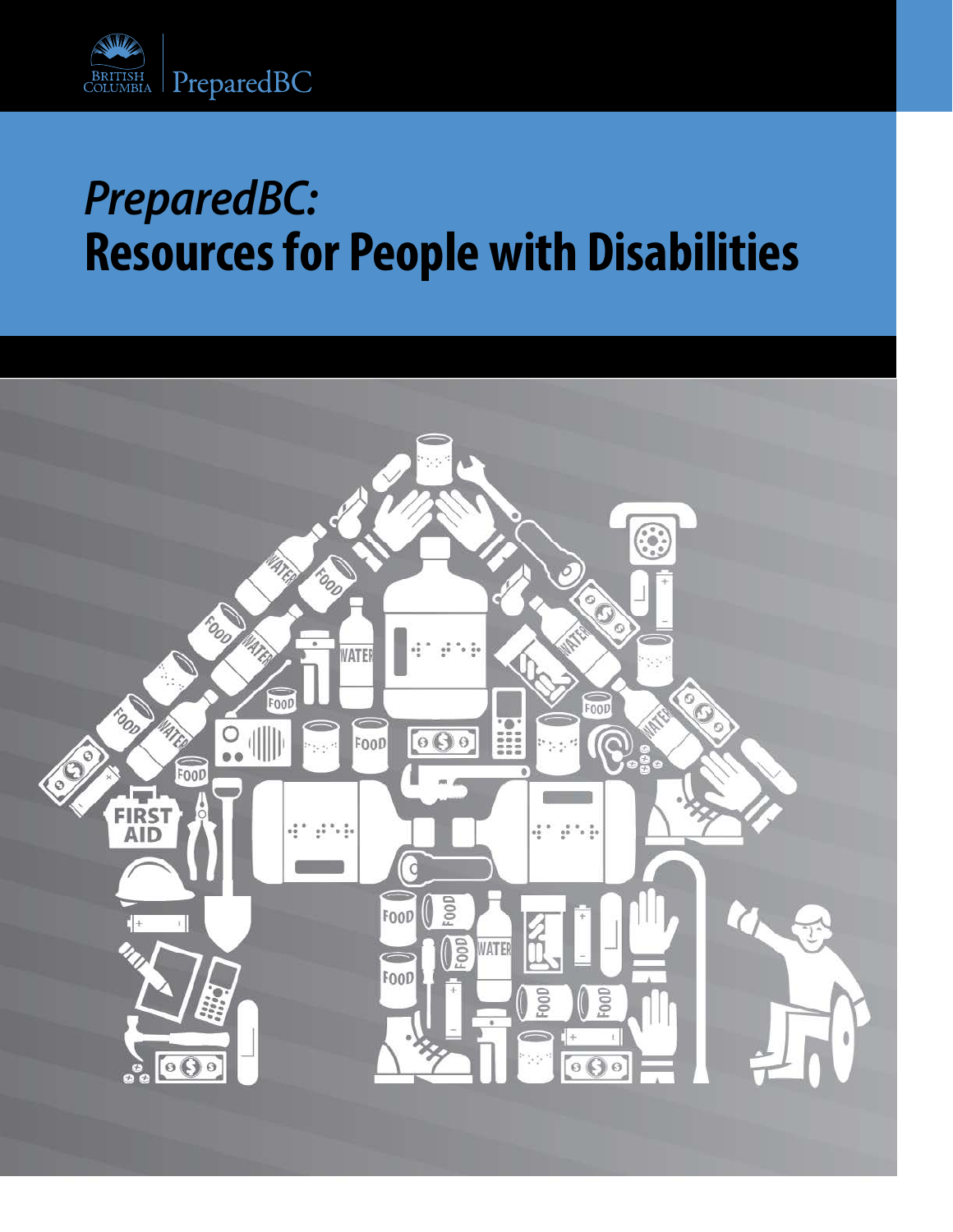#### **RESOURCES FOR PEOPLE WITH DISABILITIES**

Earthquakes, tsunamis, floods and wildfires are just some of the potential hazards in British Columbia. During a disaster, phone, gas, electrical and water services may be disrupted. Roads could be blocked, stores closed and gas stations out-of-service.

You and your loved ones could be on your own for several days while emergency responders work to save lives and manage the aftermath. It may be weeks before infrastructure, utilities and essential services are restored.

It's important for everyone to be prepared by knowing the risks in their community, having a household plan and having an emergency kit. Having a disability means you likely need to consider preparedness actions above and beyond the "basics". Some things to think about as you go through this resource are:

- My ability to communicate may be restricted
- $\blacksquare$  My surroundings may change and look unfamiliar
- ¢ My service animal or guide dog may be hurt or frightened
- ¢ My health may be impacted by stress or confusion

Disasters can be overwhelming and stress may make some conditions worse for people. You may even have to ask for assistance in circumstances you usually do not. Be sure to talk to someone about how you are feeling and reach out for help if needed.

**Disasters can be overwhelming and stress may make some conditions worse for people. You may even have to ask for assistance in circumstances you usually do not. Be sure to talk to someone about how you are feeling and reach out for help if needed.**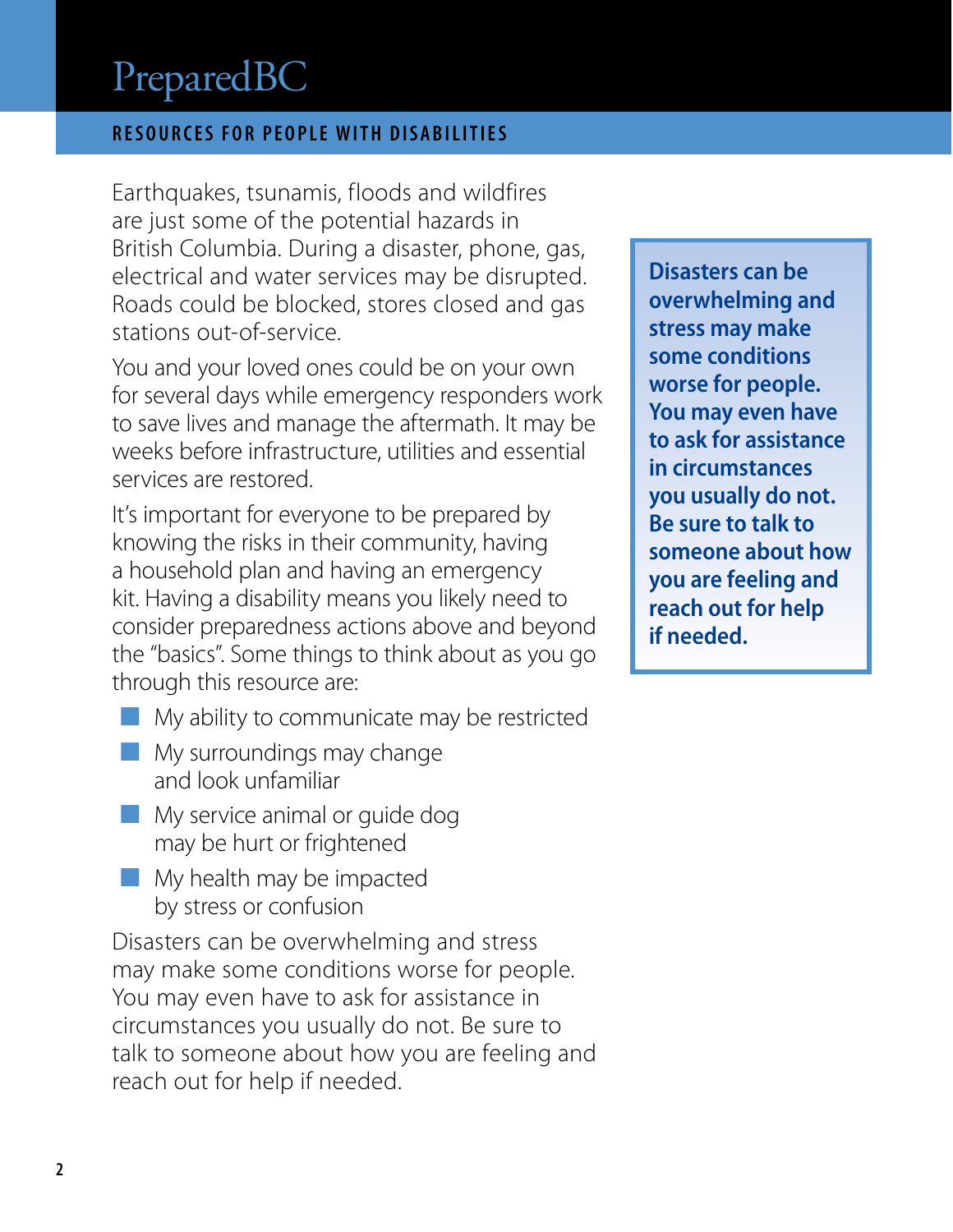## **KNOW THE RISKS**

Hazards vary depending on where you live and knowing which ones you face will influence how you prepare. Below is a list of the top 10 risks in B.C. Familiarize yourself with the ones that could occur in your area by contacting your local authority for more information.

- $\Box$  Earthquakes
- **Tsunamis**
- ¢ Floods
- ¢ Landslides
- ¢ Avalanches
- Severe weather
- Power outages
	- **Hazardous** materials spills
- ¢ Wildland fires
- ¢ Disease outbreaks

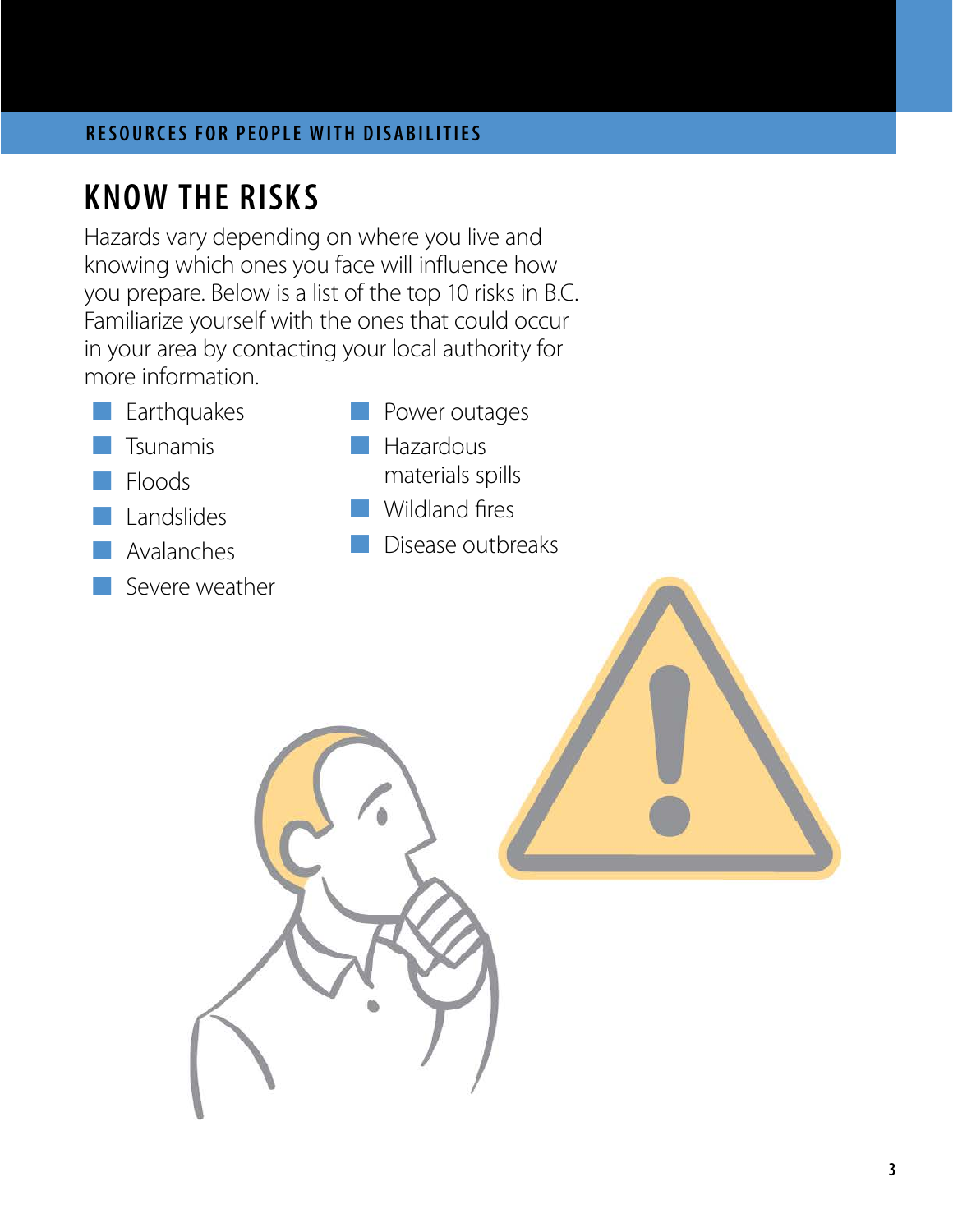### **RESOURCES FOR PEOPLE WITH DISABILITIES**

### **PREPARE YOUR HOME**

Visit *[www.gov.bc.ca/PreparedBC](http://www.gov.bc.ca/PreparedBC)* and download *PreparedBC: Household Preparedness Guide*. Following these 11 steps will help you along the road to recovery after a disaster.



- $\Box$  2. Make an emergency phone list with at least one out-of-area contact.
- $\Box$  3. Pick a meeting spot if you're separated from family members.
- **4.** Assign someone to collect your children from school or daycare if you can't.
- **5.** Identify what official sources you'll get information from.
- $\Box$  6. Learn how to turn off utilities.
- $\Box$  7. Store enough emergency water for your family.
- $\Box$  8. Store enough emergency food to support your family for a minimum of three days.
- $\Box$  **9.** Identify any special needs, such as medications, and make sure a proper supply is on hand.
- **10.** Secure your space.
- $\Box$  11. Create grab-and-go bags.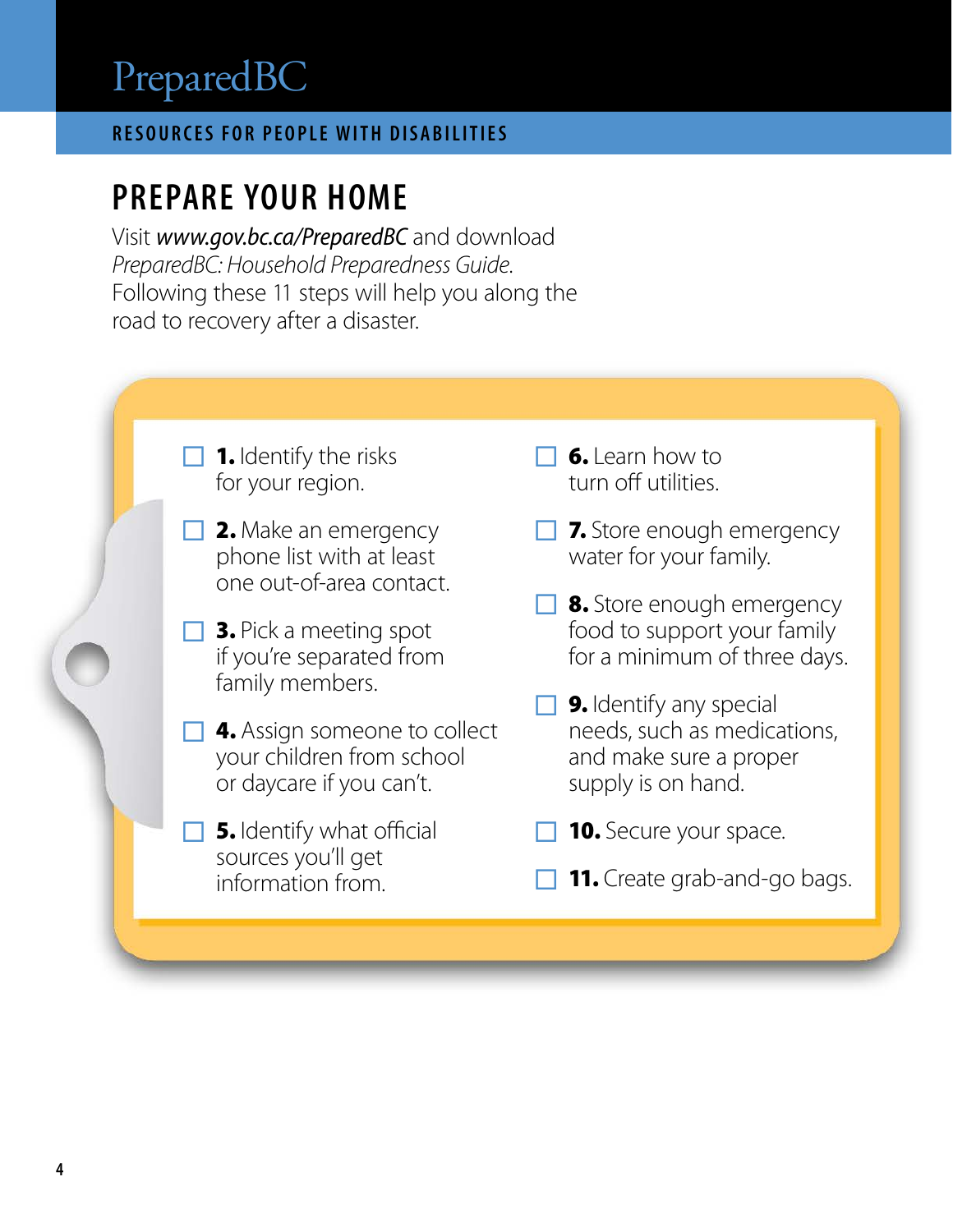### **MAKE A PLAN**

Also download the companion *PreparedBC: Household Emergency Plan*. Fill in the blanks, talk to your family and neighbours about it and keep a copy with your emergency kit. Don't forget to review it on a regular basis.

Knowledge of the risks, practicing your emergency plan, having an emergency kit with specific supplies and building a trusted support network means the best chance for recovery.

### **Protect Yourself During Earthquakes!**

**Knowledge of the risks, practicing your emergency plan, having an emergency kit with specific supplies and building a trusted support network means the best chance for recovery.**



*Graphic courtesy of the Earthquake Country Alliance*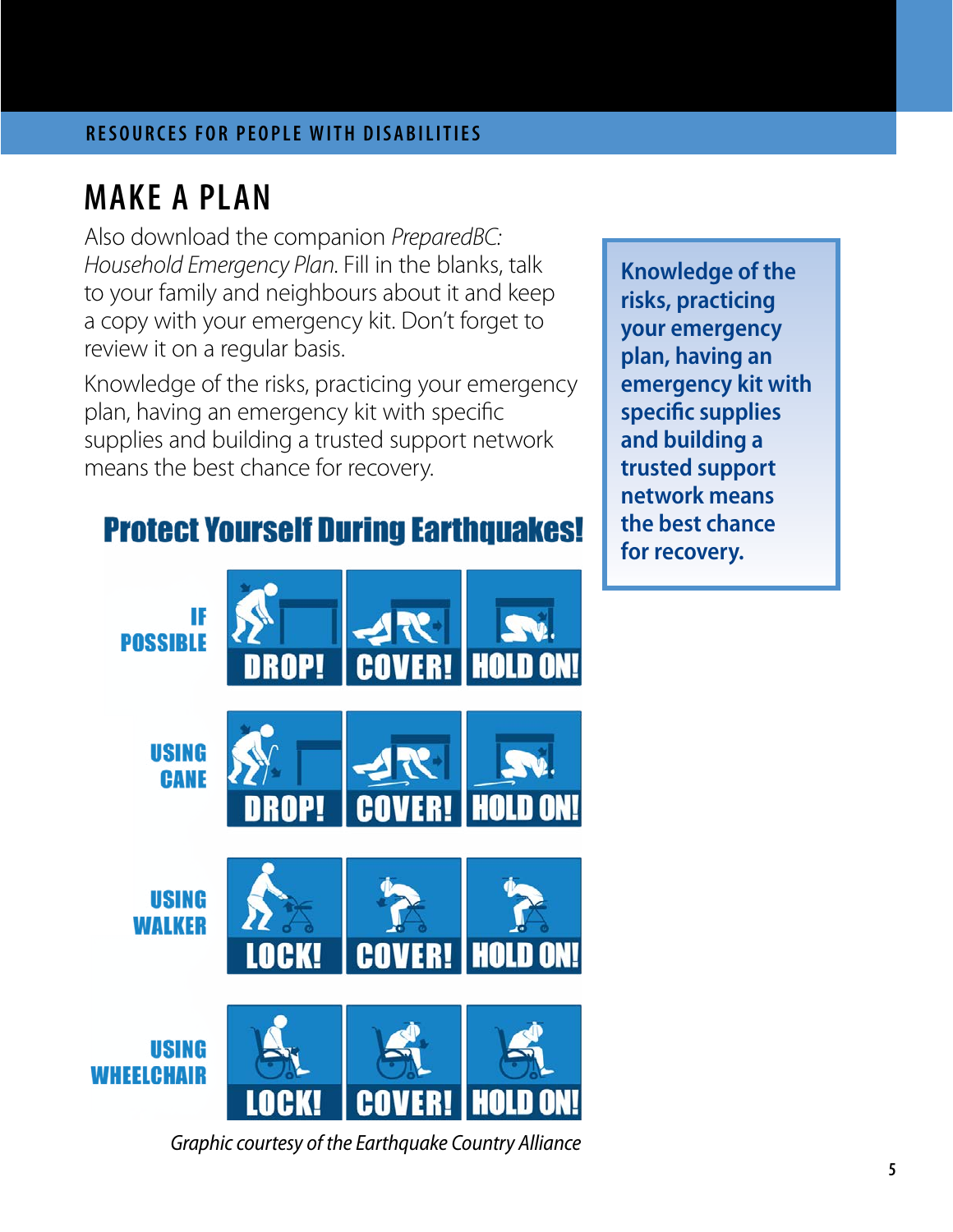### **RESOURCES FOR PEOPLE WITH DISABILITIES**

## **GATHER EMERGENCY SUPPLIES**



First Aid kit and medications



Battery-powered or hand crank radio tuned to Environment Canada weather



Battery-powered or hand crank flashlight with extra batteries



At least a three-day supply of nonperishable food. Manual can opener for cans



Garbage bags, moist towelettes and plastic ties for personal sanitation



Whistle to signal for help







Cell phone with chargers, inverter or solar charger



Water, four litres per person per day for at least three days, for drinking and sanitation



Dust mask to help filter contaminated air



Seasonal clothing and footwear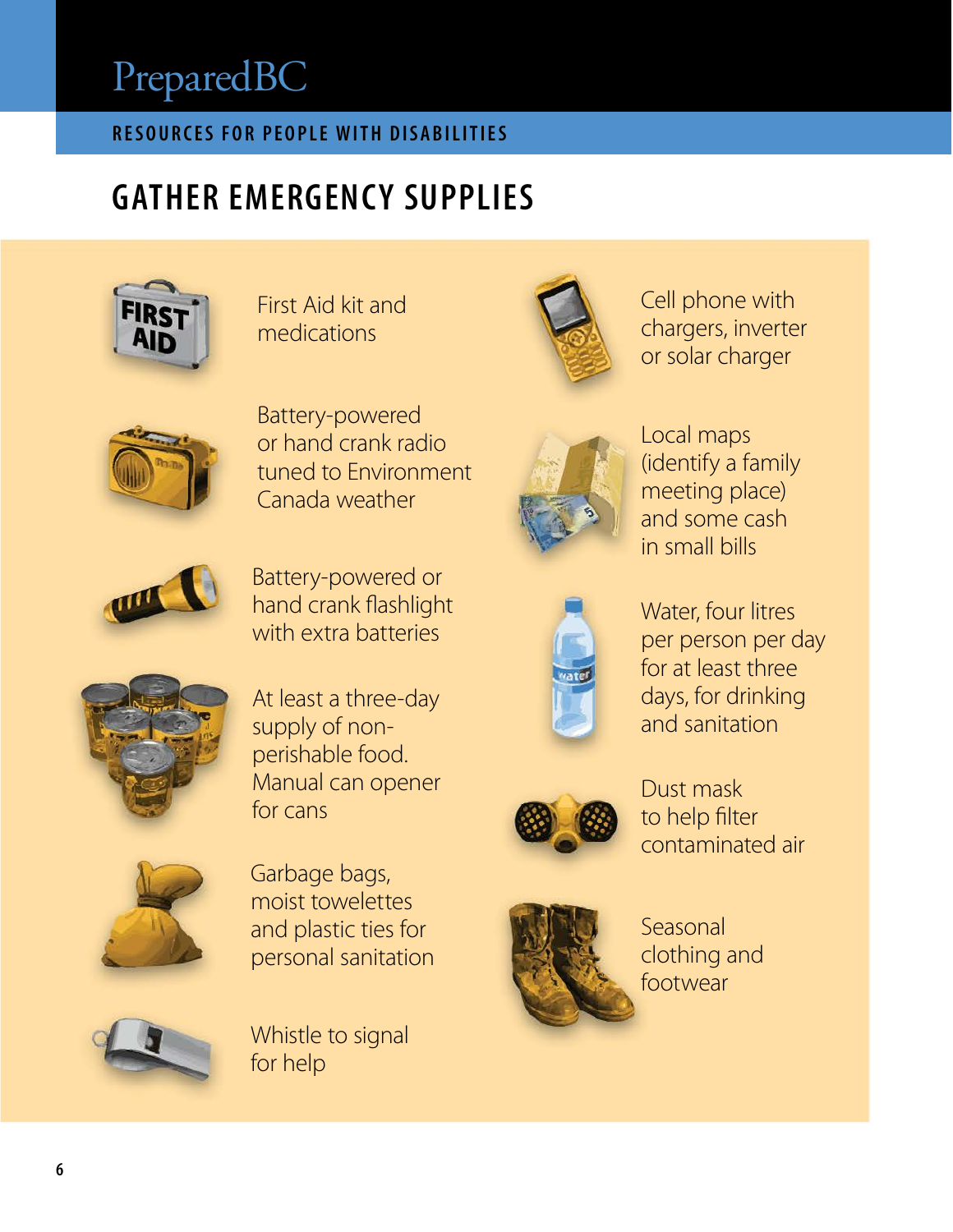Have enough non-perishable food and water to support you and your family for at least three days. If the power is out, use the food from your fridge and freezer first, followed by your pantry.

Water is the most important item to store—you will need at least four litres (one gallon) of water per person, per day (a family of four will need 48 litres of water for a three-day supply).

Ensure you have a suitable food and water supply for babies, toddlers, pets and service animals and check expiry dates every six months. Replenish or renew as needed.

**If you take restricted medications or those administered by a health professional, talk to your doctor about how you should prepare for a disruption caused by a disaster.**

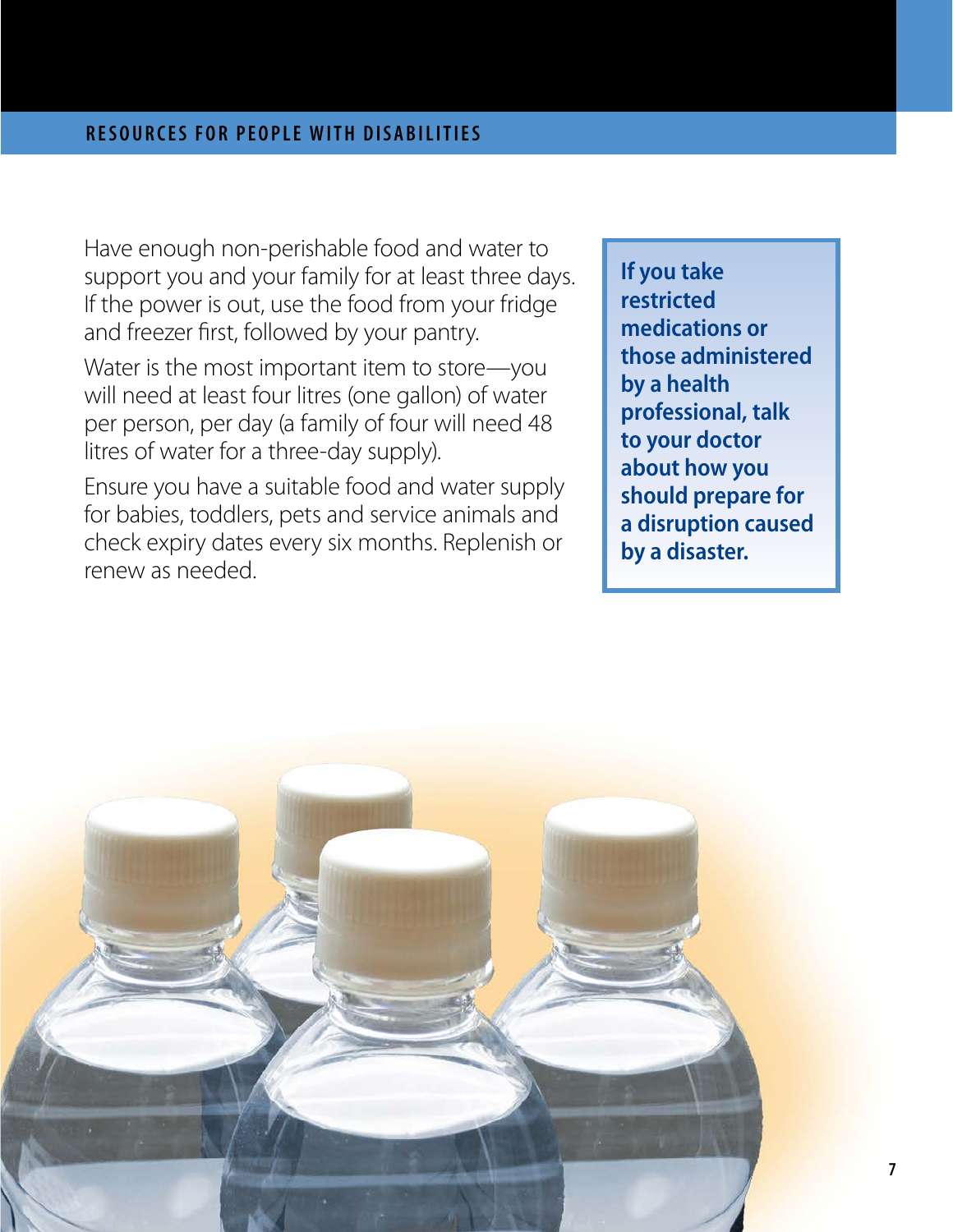### **RESOURCES FOR PEOPLE WITH DISABILITIES**

## **PERSONAL SUPPORT NETWORK**

Consider building a trusted support network of at least three people to assist you during an emergency. Some things to discuss and implement prior to an emergency:

- **EXECUTE:** Make arrangements for your support network to immediately check on you after a disaster and, if needed, offer assistance
- $\blacksquare$  Exchange important keys and any relevant medical information
- $\blacksquare$  Discuss any health conditions or medications and show them how to operate specialized medical or mobility equipment, such as lifts, wheelchairs or scooters
- $\blacksquare$  Decide on and practice methods for contacting each other in an emergency do not count on telephones working
- Show them where you keep emergency supplies
- $\blacksquare$  Share copies of and discuss your emergency plan
- Agree to always notify each other when you are going out of town and when you will return

**Plan multiple ways to get and give information, such as a corded landline/ TTY, mobile phone/ text messaging, two-way radio, portable radio and extra batteries, pager or pencil and paper.**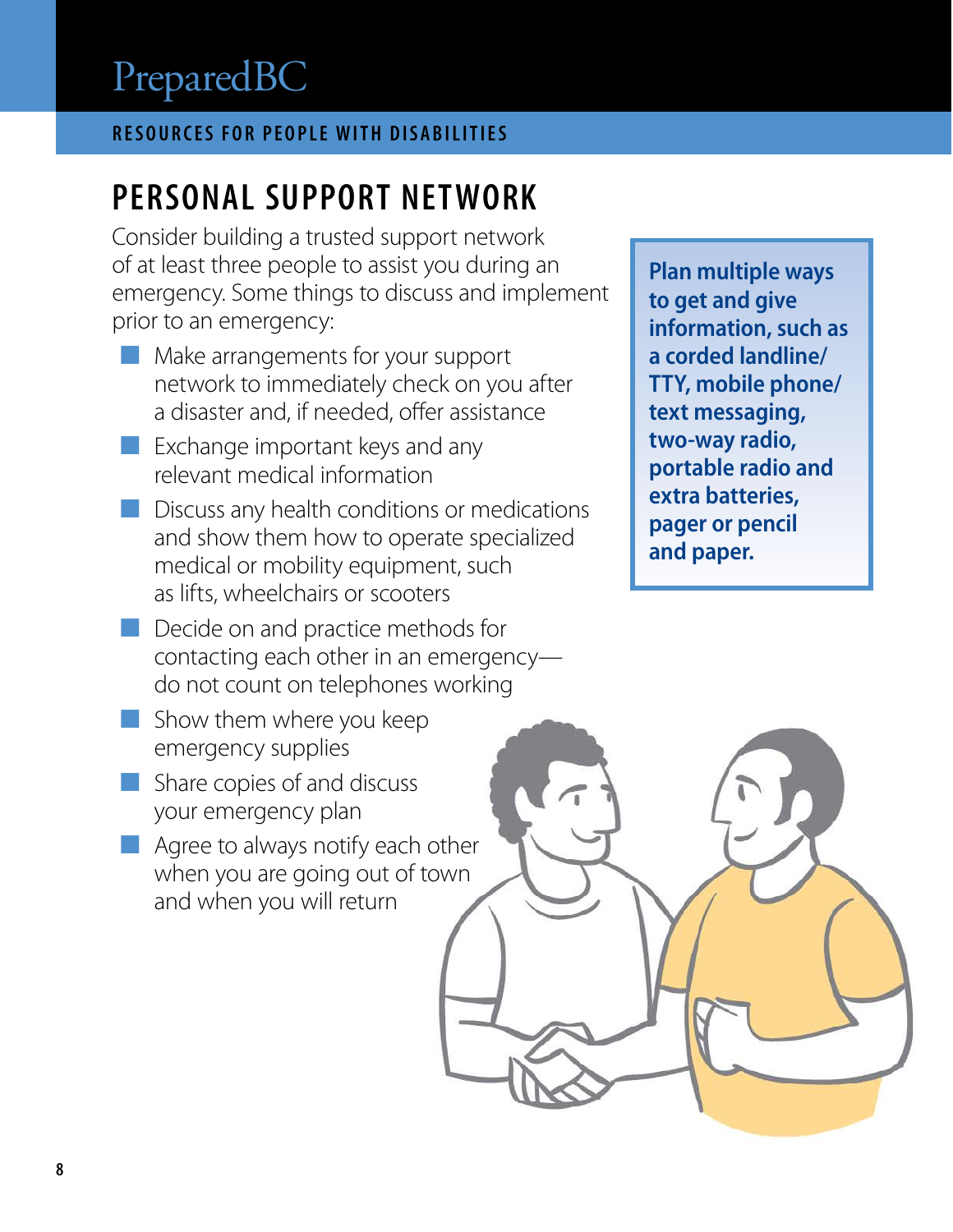

## **HEALTH INFORMATION CARD**

This card will provide first responders/rescuers with information they need to know, if you are unconscious or incoherent, or if they need to quickly evacuate you. Keep a copy of this information at your work, in your wallet or purse, and at home.

| <b>Name</b>         |                   |
|---------------------|-------------------|
| <b>Address</b>      |                   |
| <b>Phone number</b> | <b>Blood type</b> |

**Conditions and/or disability**

**Medications (prescriptions, dosage, times taken, etc.)**

**Equipment you use (communication, mobility devices)**

**Where your equipment is kept**

Note if you have extra equipment that could be used in an emergency, such as a manual wheelchair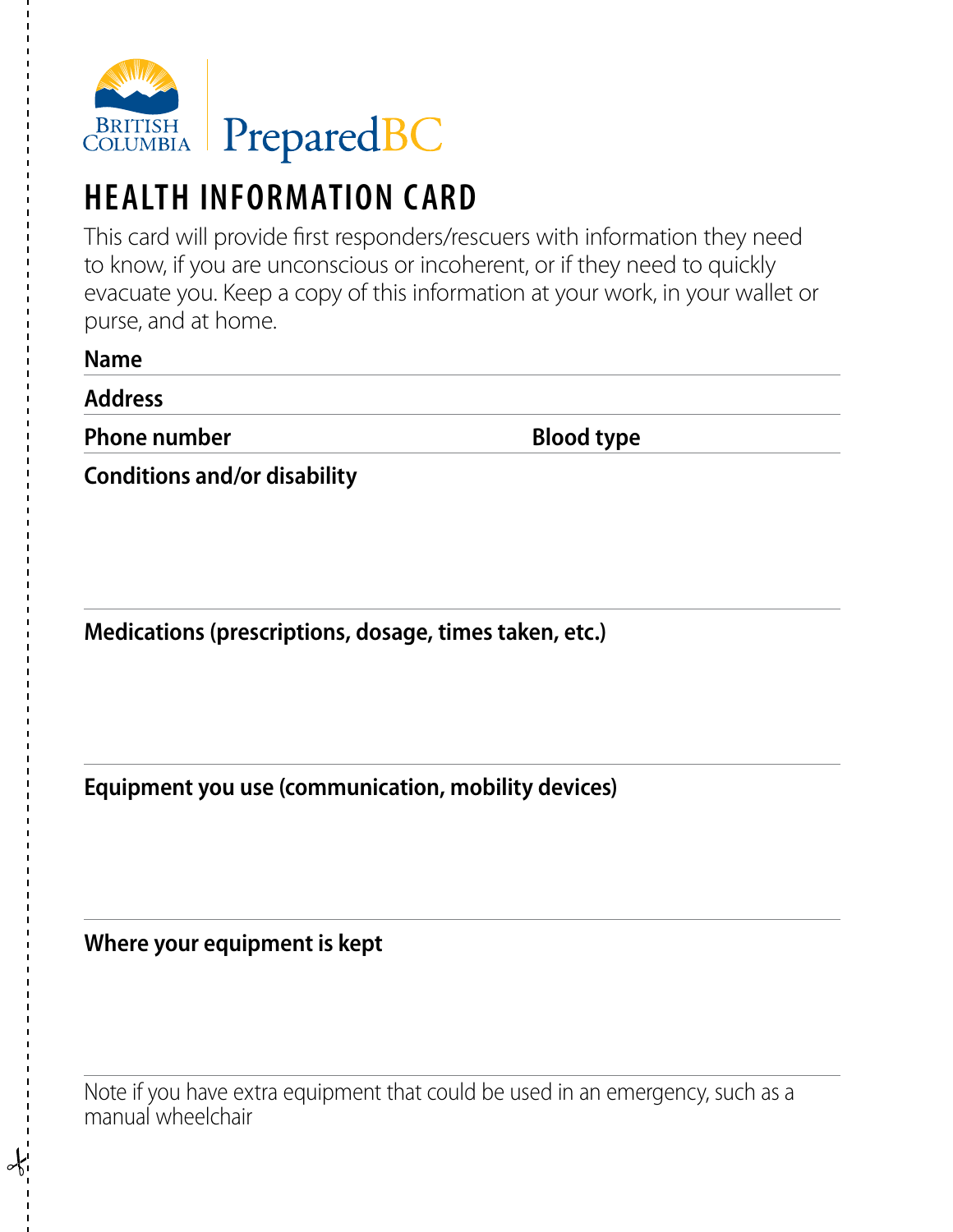**Allergies and sensitivities**

#### **Communication disabilities you may have and the best ways to communicate with you**

**Assistance you will need (be specific)**





**Advocate for yourself during a disaster. Practice how to quickly explain to people the best way to safely guide or move you or your equipment.**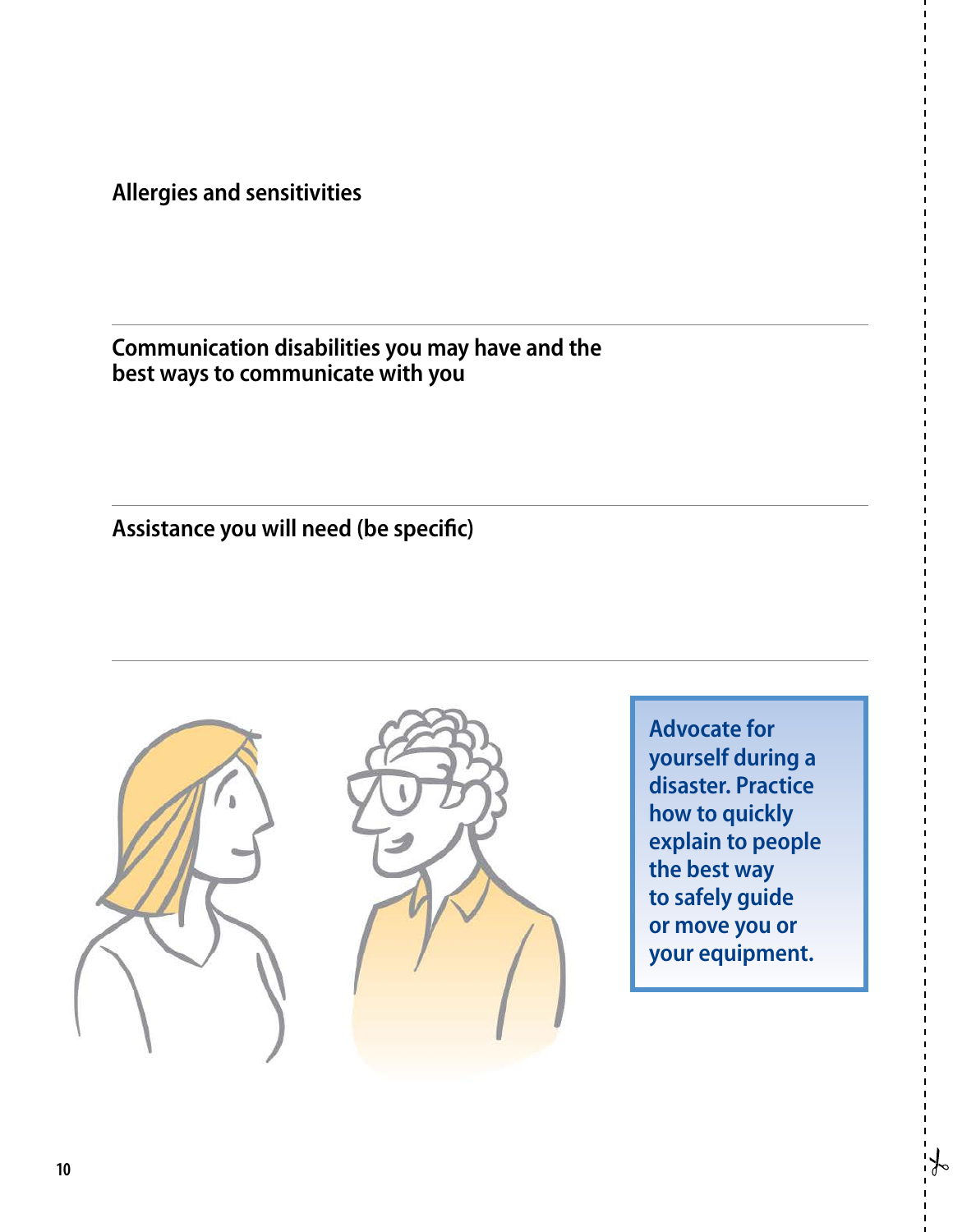## **THE C-MIST FRAMEWORK FOR EMERGENCY PLANNING**

Disability Alliance BC recommends beginning your personal emergency planning process using the five categories of the functional needs, or C-MIST (Communication, Medical, Independence, Supervision and Transportation), framework.

|              | <b>Functional Need</b>                                                                                                                                                                                                                                                                                                                                                   | <b>Possible Planning Considerations</b>                                                                                                                                                                                                                                                                                                                                                              |
|--------------|--------------------------------------------------------------------------------------------------------------------------------------------------------------------------------------------------------------------------------------------------------------------------------------------------------------------------------------------------------------------------|------------------------------------------------------------------------------------------------------------------------------------------------------------------------------------------------------------------------------------------------------------------------------------------------------------------------------------------------------------------------------------------------------|
| COMMUN       | <b>Communication needs</b><br>include people who:<br>have reduced or<br>no ability to speak,<br>see or hear<br>have limitations<br>in learning and<br>understanding                                                                                                                                                                                                      | Store communication aids, such as<br>hearing aids, in all emergency kits<br>Store batteries or chargers for<br>communication equipment<br>Label emergency supplies with Braille,<br>large print or fluorescent tape<br>Have a pencil and paper with<br>you to communicate with<br>emergency responders                                                                                               |
| <b>MEDIC</b> | <b>Medical needs</b> include<br>people who are:<br>managing chronic,<br>$\bullet$<br>terminal or contagious<br>health conditions<br>using dialysis,<br>$\bullet$<br>oxygen, suction<br>managing medications,<br>IV therapy, tube feeds<br>managing wounds,<br>$\bullet$<br>catheters, ostomies<br>operating power<br>$\bullet$<br>dependent equipment<br>to sustain life | Have a list of your medications with<br>details from your pharmacist<br>Store extra medications and/or supplies<br>Supply of food items appropriate<br>to dietary restrictions<br>Keep a list of instructions that<br>someone can easily follow<br>Plan for a backup power<br>source (if needed)<br>Practice how to tell someone<br>about what you need<br>Keep a written emergency<br>plan with you |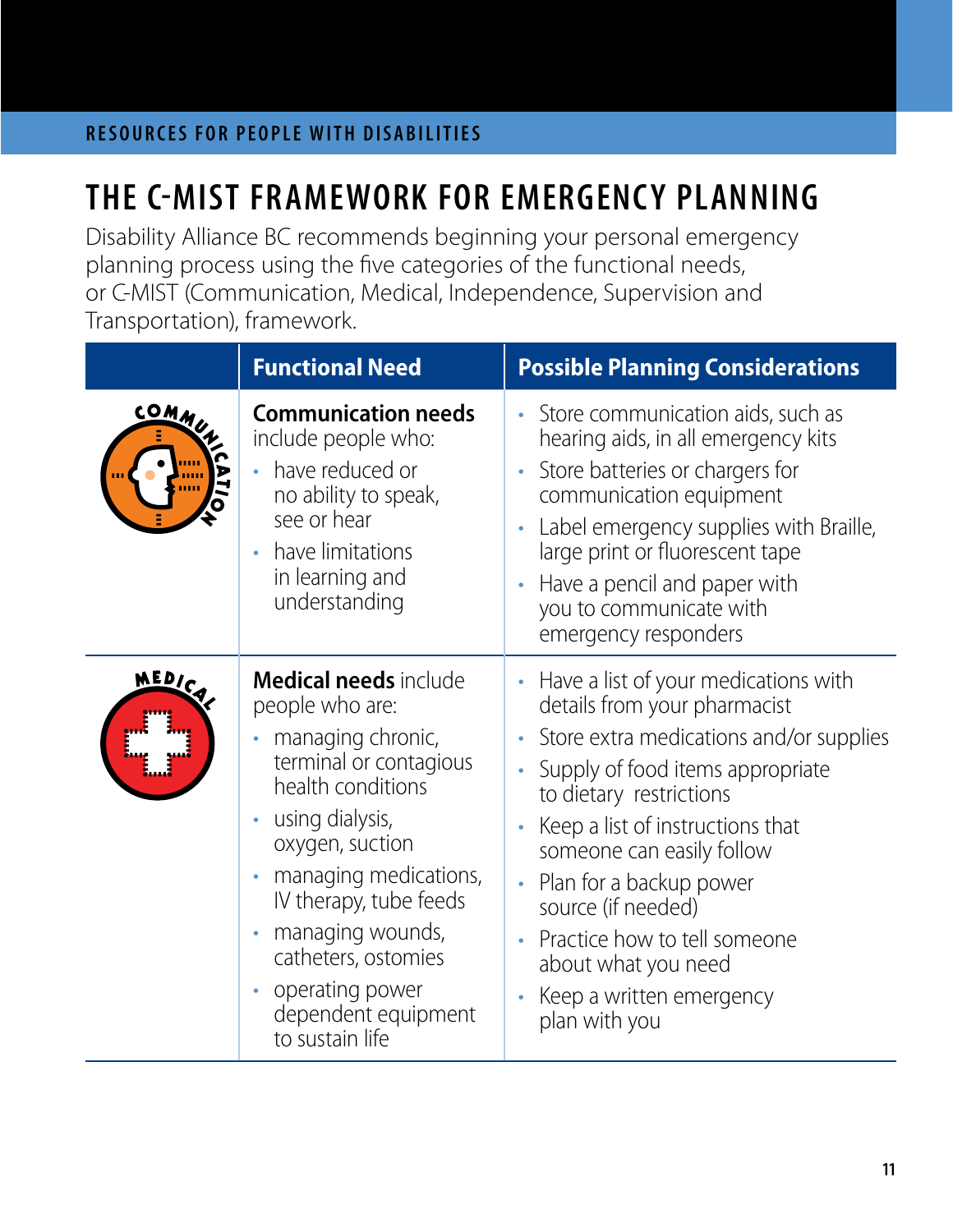### **RESOURCES FOR PEOPLE WITH DISABILITIES**

|                              | <b>Functional Need</b>                                                                                                                                                                                                                               | <b>Possible Planning Considerations</b>                                                                                                                                                                                                                                 |
|------------------------------|------------------------------------------------------------------------------------------------------------------------------------------------------------------------------------------------------------------------------------------------------|-------------------------------------------------------------------------------------------------------------------------------------------------------------------------------------------------------------------------------------------------------------------------|
| INDED<br>Z                   | Independence needs<br>include people who<br>use assistive equipment<br>and devices to function<br>independently, such as:<br>mobility aids<br>communication aids<br>medical equipment<br>service animals<br>medications to function<br>independently | Store extra canes<br>Keep alternate mobility<br>cues in each room<br>Arrange and secure furniture<br>and other items to provide<br>multiple barrier-free passages<br>Keep extra batteries, gloves to<br>protect hands when wheeling<br>over debris, tire patch kit etc. |
| SUPERL<br>$\mathbf{\hat{c}}$ | <b>Supervision needs</b><br>includes people who have<br>the following:<br>· developmental<br>disabilities<br>dementia, Alzheimer's<br>depression<br>schizophrenia<br>intensive anxiety<br>transfer trauma<br>brain injury<br>severe mental illness   | Create a personal network of<br>family, friends and neighbours<br>Have ways and tools to<br>help you remember<br>Keep a written emergency<br>plan with you<br>Provide copies of your emergency<br>plan to family and/or friends                                         |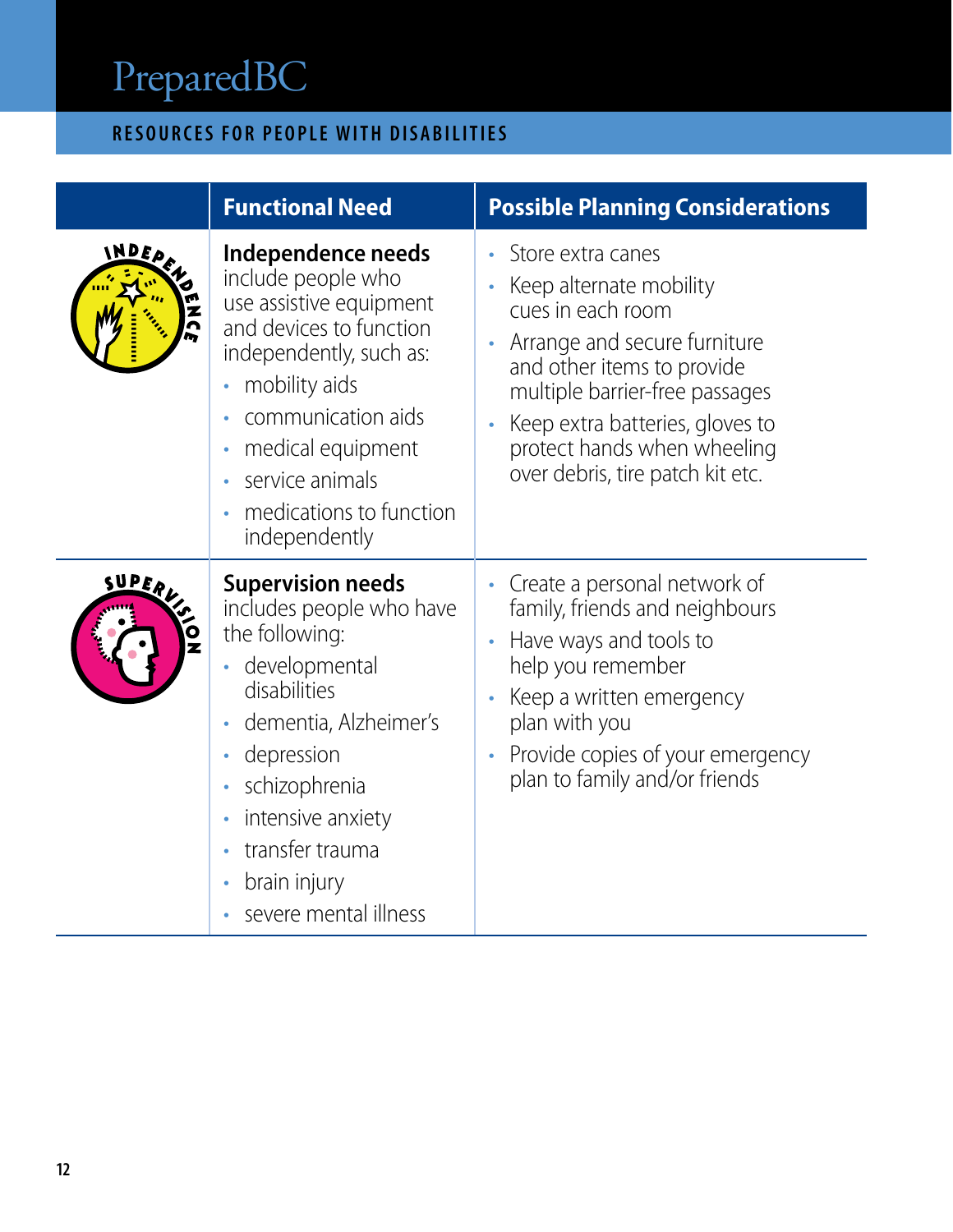|                            | <b>Functional Need</b>                                                                                                                                                                | <b>Possible Planning Considerations</b>                                                                                                                              |
|----------------------------|---------------------------------------------------------------------------------------------------------------------------------------------------------------------------------------|----------------------------------------------------------------------------------------------------------------------------------------------------------------------|
| TRANS<br>O<br>$\mathbf{v}$ | <b>Transportation needs</b><br>includes people who<br>cannot drive due to:<br>disability<br>$\bullet$<br>age<br>۰<br>temporary injury<br>poverty<br>addiction<br>no access to vehicle | Map out potential evacuation<br>routes and how you could access<br>them without a vehicle<br>Identify meeting places that are close<br>to your home or place of work |

• legal restrictions

*C-MIST icons courtesy of the Disability Alliance BC*

**Practice is an important part of your emergency planning. For example, practice how to tell someone what you need during an emergency or practice alternate methods of evacuation, ideally with the members of your personal support network.**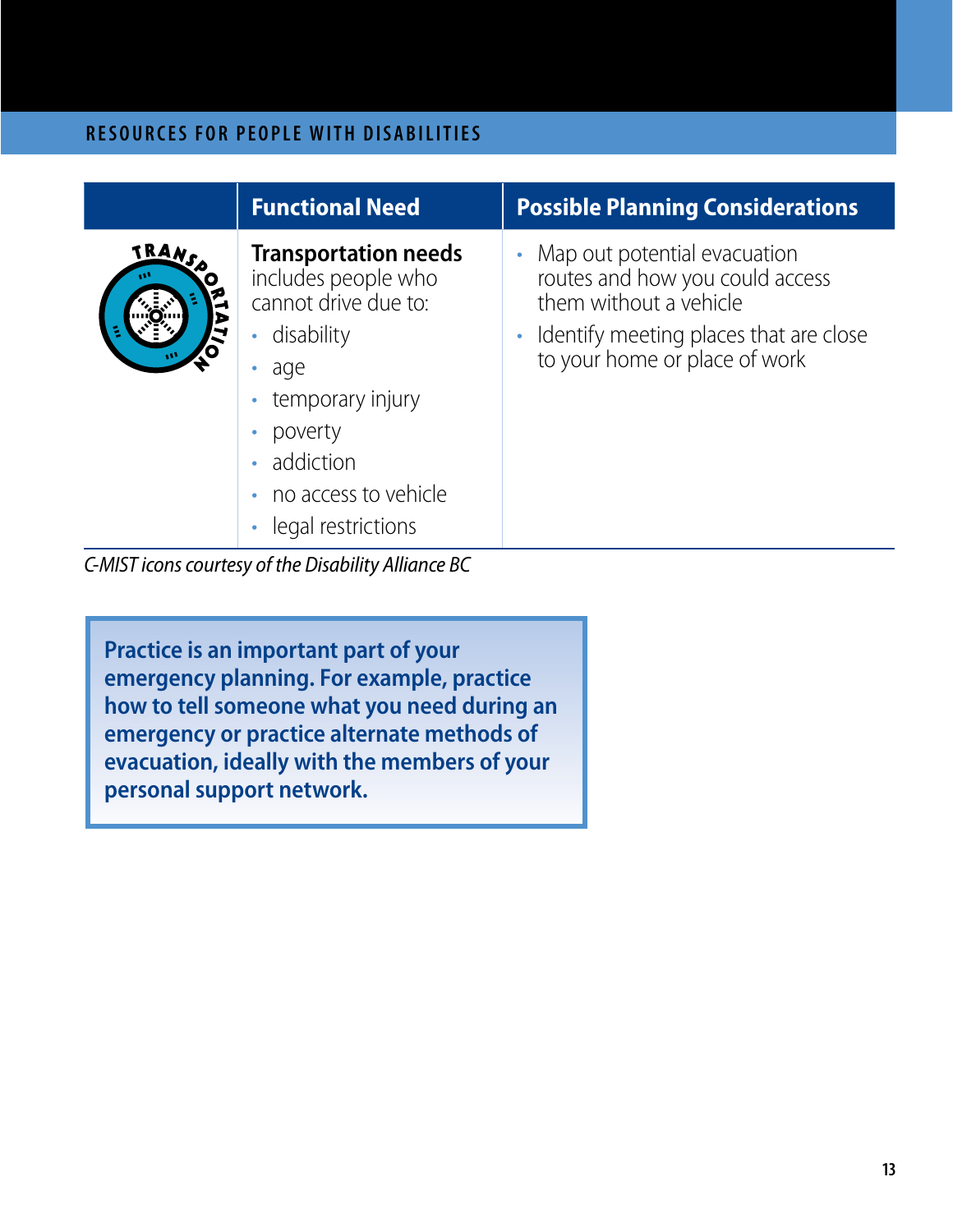## **SERVICE ANIMAL PREPAREDNESS TIPS AND CHECKLIST**

The following are basic items you should have on hand to keep your pet or service animal comfortable during an emergency. Make sure the kit is accessible and easy to transport in case you are required to evacuate.

- $\blacksquare$  Minimum 72-hour supply of bottled water and pet food, including pet dishes
- $\blacksquare$  Manual can opener (if storing canned food)
- $\Box$  Leash and collar/harness
- Recent photo of your service animal in case they get separated from you
- $\Box$  Blanket and toy
- ¢ Plastic bags and paper towels
- $\blacksquare$  First aid kit for treating minor wounds on paws
- **E** Medical/vaccination records and list of medications identifying any medical condition, dosage, frequency and contact information of prescribing veterinarian
- $\blacksquare$  Up-to-date ID tag with your phone number and the name/phone number of your veterinarian
- ¢ Copy of licence (if required)

It's important to remember that pets and service animals may become confused, frightened or injured during or after a disaster. You may have to keep them confined, securely leashed or harnessed.

**Also be prepared to function without assistance from your service animal. Identifying alternate mobility cues and practicing alternate routes in advance of a disaster is an important part of your planning.**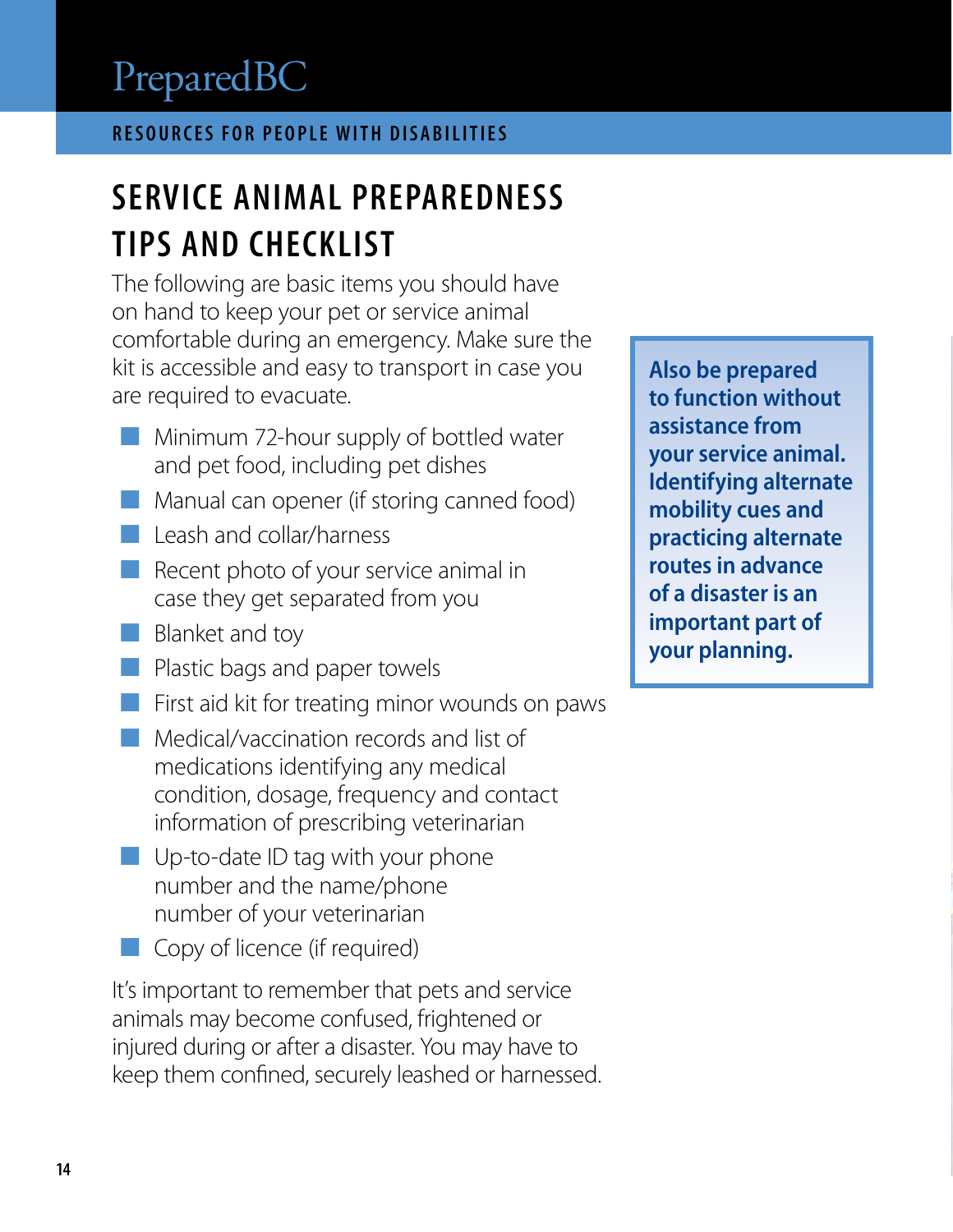### **ADDITIONAL RESOURCES**

PreparedBC: *[www.gov.bc.ca/PreparedBC](http://www.gov.bc.ca/PreparedBC)* Disability Alliance BC: *[www.disabilityalliancebc.org](http://www.disabilityalliancebc.org)*